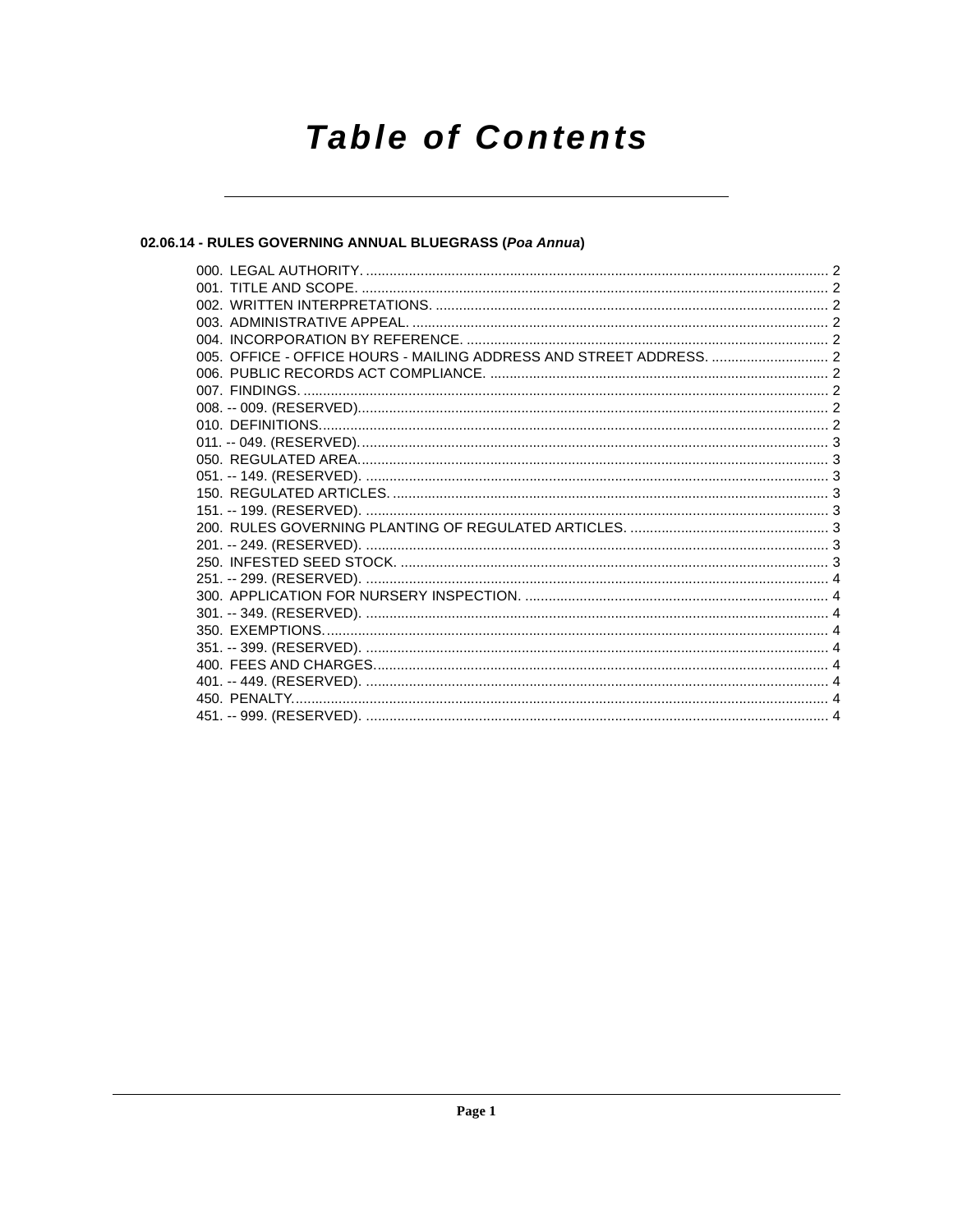#### **IDAPA 02 TITLE 06 CHAPTER 14**

### **02.06.14 - RULES GOVERNING ANNUAL BLUEGRASS (Poa Annua)**

#### <span id="page-1-1"></span><span id="page-1-0"></span>**000. LEGAL AUTHORITY.**

This chapter is adopted under the legal authority of Title 22, Chapter 20, Idaho Code. (3-30-01)

#### <span id="page-1-2"></span>**001. TITLE AND SCOPE.**

**01. Title**. The title of this chapter is IDAPA 02.06.14, "Rules Governing Annual Bluegrass (Poa  $(5-3-03)$  (5-3-03)

**02. Scope**. This chapter has the following scope: these rules are to prevent the introduction of annual bluegrass into major Kentucky bluegrass, fescue (Festuca) species, ryegrass (Lolium) species and bentgrass (Agrostis) species in the regulated areas as defined in Section 050. The official citation of this chapter is IDAPA 02.06.14.000 et seq. For example, the citation for this section is IDAPA 02.06.14.001.  $(5-3-03)$  $02.06.14.000$  et seq. For example, the citation for this section is IDAPA  $02.06.14.001$ .

#### <span id="page-1-3"></span>**002. WRITTEN INTERPRETATIONS.**

There are no written interpretations of these rules. (3-30-01)

#### <span id="page-1-4"></span>**003. ADMINISTRATIVE APPEAL.**

There is no provision for administrative appeal before the Department of Agriculture under this chapter. Hearing and appeal rights are pursuant to Title 67, Chapter 52, Idaho Code. (3-30-01) appeal rights are pursuant to Title 67, Chapter 52, Idaho Code.

#### <span id="page-1-5"></span>**004. INCORPORATION BY REFERENCE.**

There are no documents incorporated by reference in this chapter. (5-3-03)

#### <span id="page-1-6"></span>**005. OFFICE - OFFICE HOURS - MAILING ADDRESS AND STREET ADDRESS.**

**01. Office Hours.** Office hours are 8 a.m. to 5 p.m. Mountain Time, Monday through Friday, except designated by the State of Idaho. (5-3-03) holidays designated by the State of Idaho.

**02.** Mailing Address. The mailing address for the central office is Idaho State Department of are P.O. Box 790. Boise. Idaho 83701. Agriculture, P.O. Box 790, Boise, Idaho 83701.

**03. Street Address.** The central office is located at 2270 Old Penitentiary Road, Boise, Idaho 83712. (5-3-03)

#### <span id="page-1-7"></span>**006. PUBLIC RECORDS ACT COMPLIANCE.**

These rules are public records available for inspection and copying at the Department and the State Law Library.  $(5-3-03)$ 

# <span id="page-1-8"></span>**007. FINDINGS.**

The amendments are needed to protect the Kentucky bluegrass, fescue, ryegrass, and bentgrass or redtop seed production areas in Idaho from contamination by annual bluegrass. (3-30-01)

#### <span id="page-1-9"></span>**008. -- 009. (RESERVED).**

#### <span id="page-1-13"></span><span id="page-1-10"></span>**010. DEFINITIONS.**

The Department adopts the definitions set forth in Section 22-2005, Idaho Code. In addition, as used in this chapter:  $(5-3-03)$ 

**01. Annual Bluegrass**. Poa annua and all related species off-types or sub-species of Poa annua, hereinafter referred to as annual bluegrass.

<span id="page-1-12"></span><span id="page-1-11"></span>**02. Annual Bluegrass Analysis Certificate**. A test report from an official laboratory showing freedom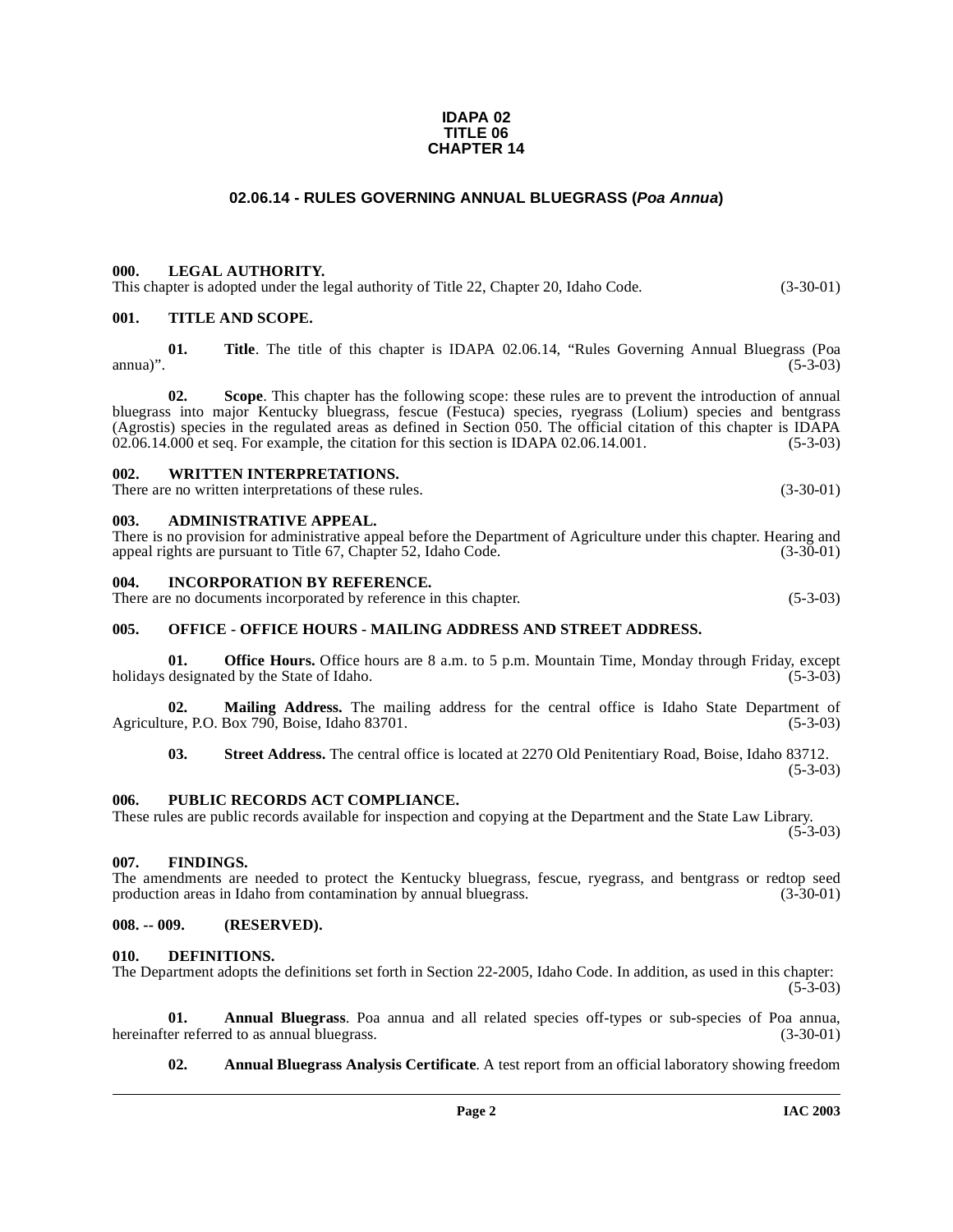from annual bluegrass. (3-30-01)

**03.** Grass Species. All bluegrass (Poa) species, fescue (Festuca) species, ryegrass (Lolium) species and rass (Acrostic) species. all bentgrass (Acrostic) species.

<span id="page-2-12"></span><span id="page-2-11"></span><span id="page-2-10"></span><span id="page-2-8"></span>**04. Official Seed Laboratory**. A seed testing laboratory approved by the Director. (4-6-90)

**05. Quarantine Release Tag**. A numbered tag printed and issued by the Idaho Department of Agriculture to be attached to each bag showing said seed has met quarantine requirements and giving the following information: "This lot of seed was tested and found to be apparently free of annual bluegrass and is eligible for planting in Idaho." (4-6-90)

**06. Regulated Pest**. The seeds of Poa annua (Annual bluegrass) and all related off-types or sub-species of Poa annua hereinafter referred to as Annual bluegrass which are objectionable in grass seed stock, are considered weeds for the purposes of this chapter. (5-3-03)

<span id="page-2-13"></span>**07. Representative Sample**. A sample of seed drawn in accordance with sampling procedures as in the Pure Seed Law Rules. (4-6-90) provided in the Pure Seed Law Rules.

<span id="page-2-15"></span>**08. Seed Stock**. Those seeds of grass species which are to be planted for seed increase or with intent of seed increase. (3-30-01)

#### <span id="page-2-0"></span>**011. -- 049. (RESERVED).**

<span id="page-2-1"></span>**050. REGULATED AREA.**

The regulated area is the entire state of Idaho. (4-6-90)

<span id="page-2-2"></span>**051. -- 149. (RESERVED).**

#### <span id="page-2-3"></span>**150. REGULATED ARTICLES.**

Those articles which are regulated are seed stocks as defined in Subsection 010.08. (5-3-03)

#### <span id="page-2-4"></span>**151. -- 199. (RESERVED).**

#### <span id="page-2-14"></span><span id="page-2-5"></span>**200. RULES GOVERNING PLANTING OF REGULATED ARTICLES.**

**Requirements**. Prior to any person planting any grass species seed stock in Idaho, that person shall ollowing requirements: (3-30-01) comply with the following requirements:

**a.** Submit an official laboratory analysis of a representative sample showing freedom from annual bluegrass based on a five (5) gram sample for bentgrass or redtop, a twenty-five (25) gram sample for bluegrass, or a fifty  $(50)$  gram sample for other grasses; or

<span id="page-2-16"></span>**b.** Have a representative sample submitted for testing. (3-30-01)

**02. Tags**. Upon receipt by the Director of an official seed laboratory analysis showing freedom from annual bluegrass, sequentially numbered tags will be issued for each bag found free of annual bluegrass from those lots according to Subsection 010.06. (5-3-03)

### <span id="page-2-6"></span>**201. -- 249. (RESERVED).**

#### <span id="page-2-9"></span><span id="page-2-7"></span>**250. INFESTED SEED STOCK.**

Each lot of seed found to contain annual bluegrass shall be placed under a "Hold Order" pursuant to Section 22- 103(22), Idaho Code, to be released only for shipment out of Idaho or for planting in nurseries of two (2) acres or less under supervision of the Director. The nursery shall be seeded in rows spaced twenty-four (24) inches apart and it shall be the duty of the person receiving such seed to rogue this increase area or chemically treat to eradicate the annual bluegrass. Seed increases shall be inspected by the department at least three (3) times during the seedling year.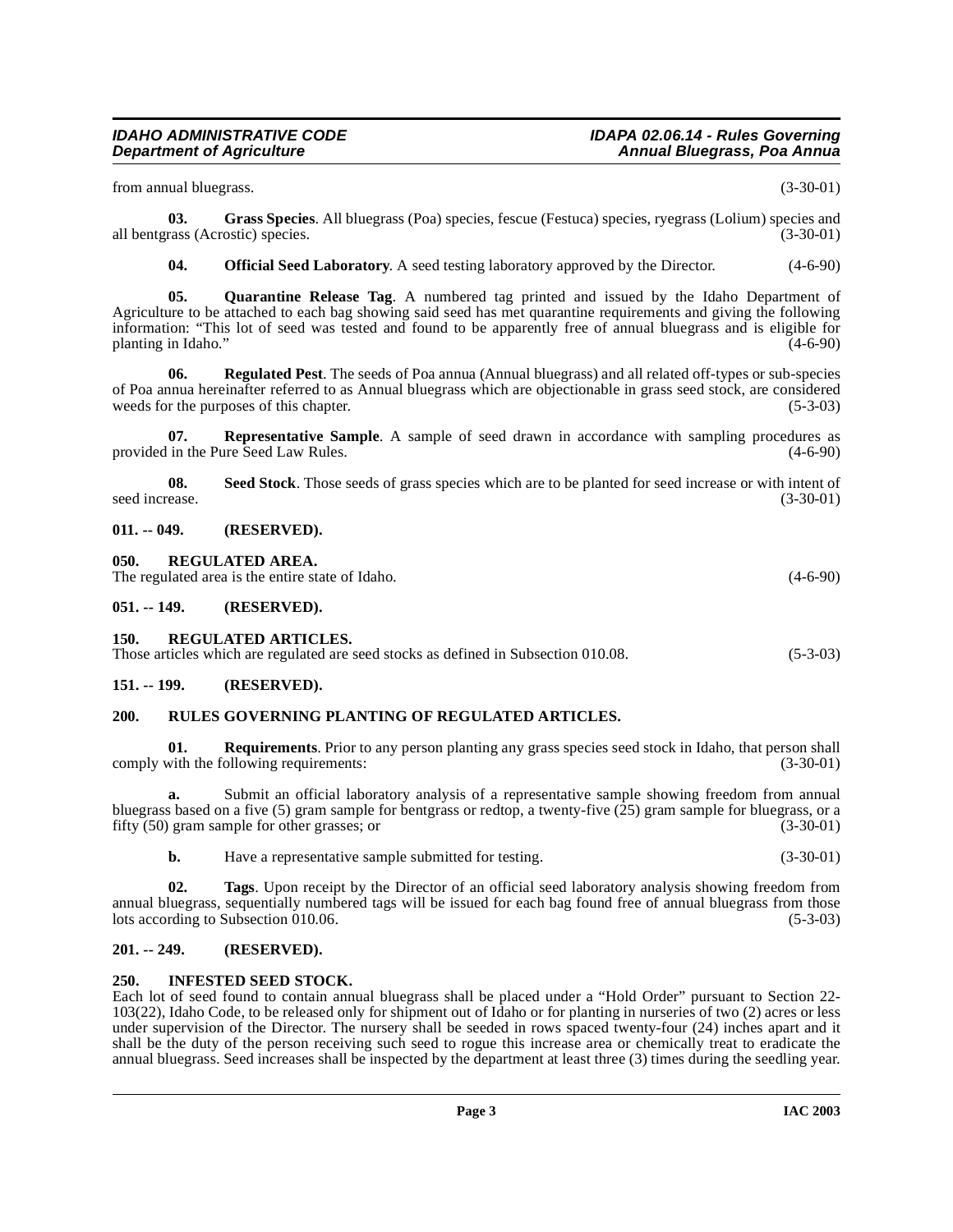Any areas not passing inspection shall not be harvested but shall be destroyed upon the order of the Director at the owner's expense. (4-6-90)

#### <span id="page-3-0"></span>**251. -- 299. (RESERVED).**

#### <span id="page-3-9"></span><span id="page-3-1"></span>**300. APPLICATION FOR NURSERY INSPECTION.**

A person shall make application for nursery inspection to the Idaho Department of Agriculture at least fourteen (14) days prior to planting.

#### <span id="page-3-2"></span>**301. -- 349. (RESERVED).**

#### <span id="page-3-3"></span>**350. EXEMPTIONS.**

<span id="page-3-12"></span><span id="page-3-10"></span>**01. Forage**. These rules shall not apply to seed sown for forage. (12-1-92)

**02. Experiments**. These rules shall not apply to: experiments or trial grounds of the United States Department of Agriculture, experiments or trial grounds of the Idaho State Experiment Station, or trial grounds of any person, firm, or corporation provided said trial ground plantings are approved by the Director and under supervision of technically-trained personnel familiar with annual bluegrass control. (12-1-92)

#### <span id="page-3-4"></span>**351. -- 399. (RESERVED).**

#### <span id="page-3-11"></span><span id="page-3-5"></span>**400. FEES AND CHARGES.**

**01. Sampling**. Fees for official sampling drawn by the Director shall be twelve dollars (\$12) per  $\epsilon$  sample. (4-6-90)

**02.** Seed Analysis. Fees for seed analysis shall be that fee provided in the fee schedule of the official ting Laboratory. (4-6-90) Seed Testing Laboratory.

**03.** Inspection. Inspection fees for nursery plantings shall be fifty dollars (\$50) per acre or portion or each inspection. Any field of less than one acre shall be a minimum fee of fifty dollars (\$50). (4-6-90) thereof for each inspection. Any field of less than one acre shall be a minimum fee of fifty dollars  $(\$50)$ .

<span id="page-3-14"></span>**04. Quarantine Release Tags**. Quarantine release tags will be twenty-five cents (\$0.25) per tag and charged to person(s) when issued. (4-6-90)

#### <span id="page-3-6"></span>**401. -- 449. (RESERVED).**

#### <span id="page-3-13"></span><span id="page-3-7"></span>**450. PENALTY.**

Any person violating the provisions of these rules shall be subject to the penalty provisions of Title 22, Chapter 20, Idaho Code. (5-3-03) Idaho Code. (5-3-03)

<span id="page-3-8"></span>**451. -- 999. (RESERVED).**